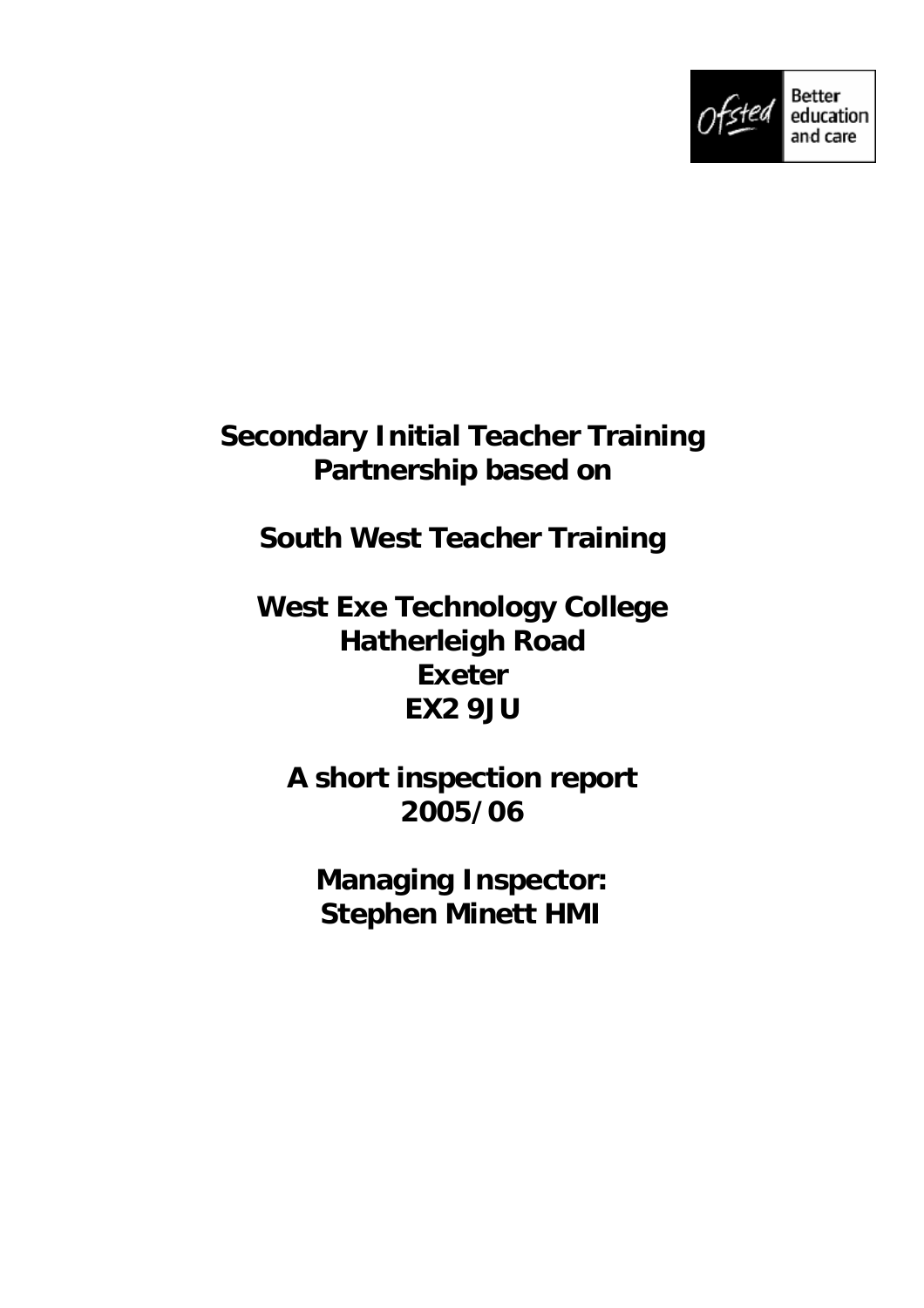© Crown copyright 2006. This report may be reproduced in whole or in part for non-commercial educational purposes, provided that the information quoted is reproduced without adaptation and the source and date are stated.

Inspection reports are available on the Ofsted web site (www.ofsted.gov.uk).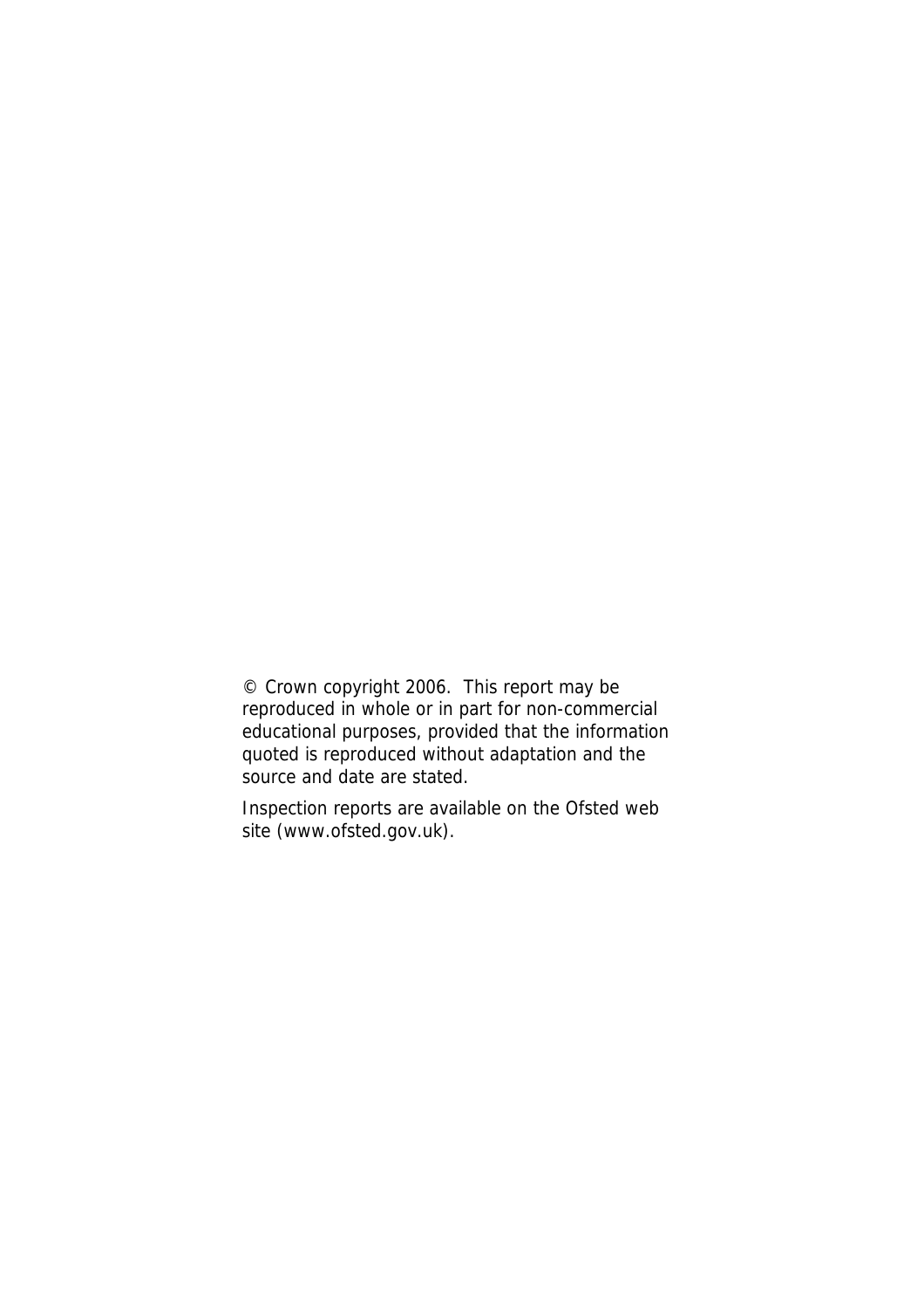### **Introduction**

South West Teacher Training works in partnership with 15 schools to provide secondary initial teacher training (ITT). It offers courses in design and technology, information and communication technology (ICT), modern foreign languages and science. The course is designed to prepare trainees to teach in the 11 to 16 age range, with post-16 enhancement. At the time of the inspection there were 38 trainees.

### **Context**

The inspection was carried out by a team of inspectors in accordance with the Ofsted Handbook for the Inspection of Initial Teacher Training (2005-2011).

This report draws on evidence from a short inspection of the provision and an inspection of the management and quality assurance arrangements.

#### **Grades are awarded in accordance with the following scale**

| Grade 1 | Outstanding  |
|---------|--------------|
| Grade 2 | Good         |
| Grade 3 | Satisfactory |
| Grade 4 | Inadequate   |

## **Main inspection judgements**

#### **Management and quality assurance: Grade 2**

The overall quality of training is at least good. The provider will receive a short inspection in three years.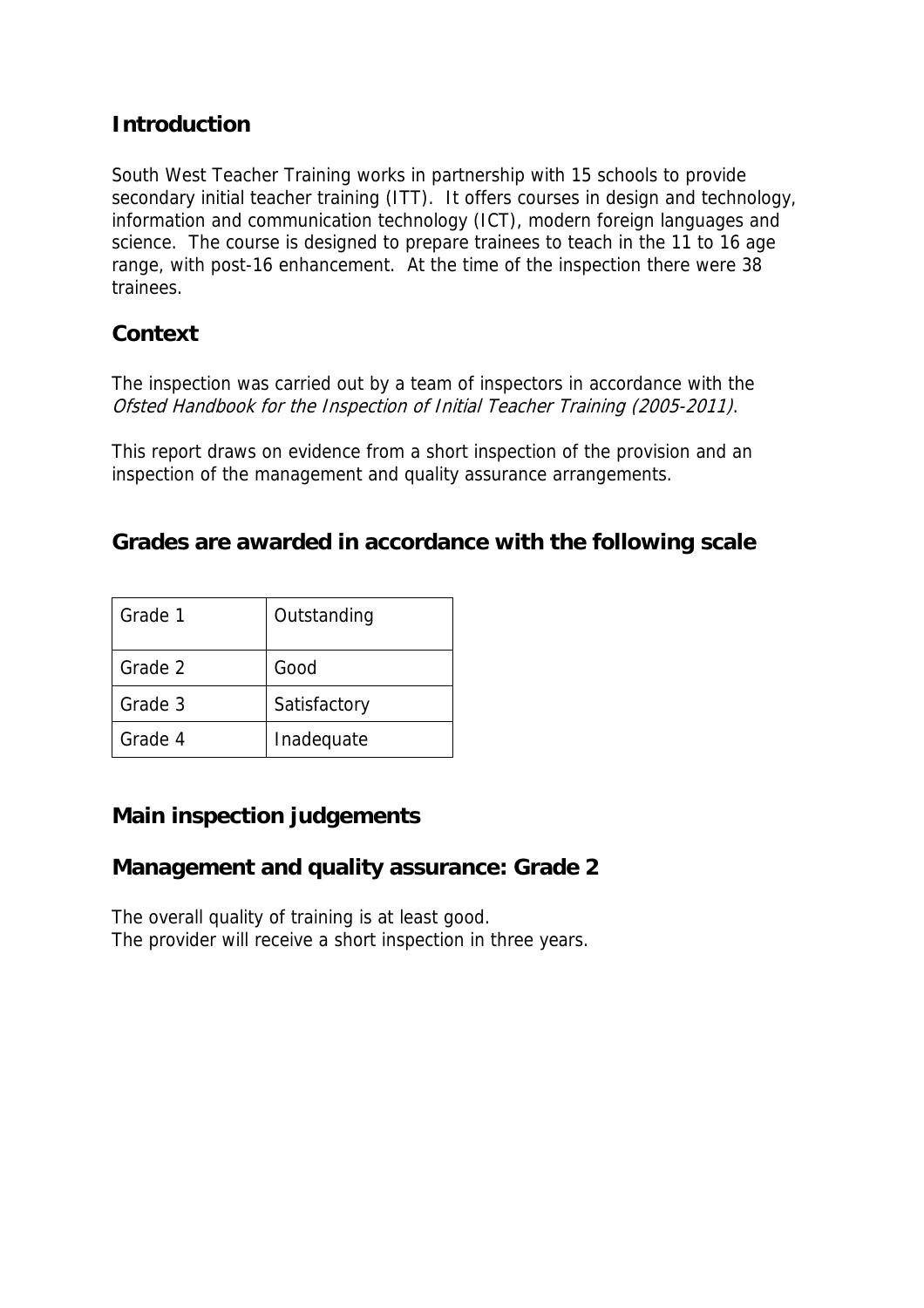### **Key strengths**

- the continuing good quality of the provision, while the partnership has increased in size
- effective management at all levels
- the practical character of the training, which is delivered by practising teachers and provides the trainees with early and extensive teaching experience
- good coherence between the central and school-based training and between professional and subject studies
- the selection procedures, which are planned and implemented well and result in the recruitment of good trainees
- the strength of the partnership with schools: school-based trainers are committed to developing trainees' competence as teachers
- the high value that trainers place on trainees' individual qualities, and their recognition of trainees' strengths and training needs.

#### **Points for consideration**

- developing the leadership potential of subject leaders and enabling them to take more responsibility for planning, co-ordinating and evaluating subject training across the full range of contexts
- improving the quality of the subject knowledge audit in modern foreign languages
- extending the use of individual training plans across all subjects
- improving mentors' feedback to trainees to focus more on pupils' learning
- helping mentors to set sharper targets for trainees.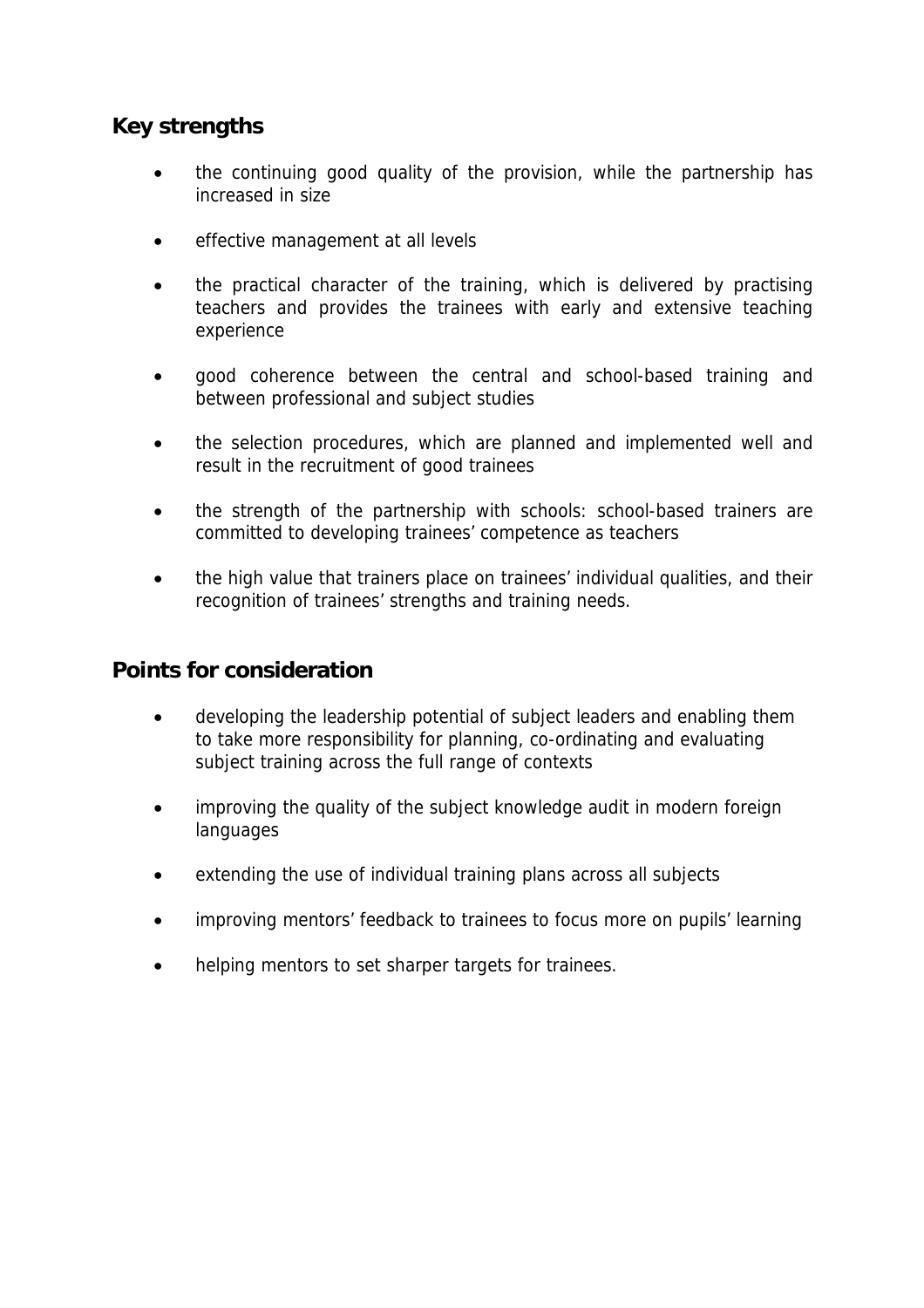## **The quality of training**

1. Since the last inspection the partnership has increased in size while maintaining the good quality of its provision. It continues to make effective use of practising teachers to lead the training, which is of a good standard.

2. The structure and content of the training programme meet the Requirements in full. The course is planned well to meet individual trainees' needs. In design and technology, science and ICT the formalised and comprehensive subject knowledge and skills audits and diagnostic task undertaken by trainees at the start of the course are used effectively to identify their prior experience and individual needs, and determine the content of subject booster and other enhancement sessions. In science, this information has been used to develop helpful individual training plans, but this practice is not widespread. In ICT, good use is made of trainees' own expertise when introducing new applications to their colleagues. In modern foreign languages, these audits are neither as comprehensive nor as useful.

3. Evaluations by trainees and trainers are used well to bring about improvements to course structure and content. For example, topics dealing with behaviour management are now introduced earlier in the weekly general professional studies central training programme. Central and school-based training deal effectively and practically with teaching methodology. Since the previous inspection, there has been an improved focus on lesson planning, strategies to support differentiation, effective questioning, and the assessment of pupils' progress. The content of the subject training programme is comprehensive and has been updated in line with recent developments within subjects. For example, in modern foreign languages there is increased coverage of Key Stage 2/3 issues in response to the National Secondary Strategy.

4. The elements of the programme combine together well to support trainees' progress towards the Standards. A particular strength of the good general professional studies programme is the way that the theme introduced in the Friday sessions is picked up in the subject-specific training on the following Monday. The serial and block school placements and assignments are sequenced well to enable trainees to apply what they have learned in their central training programmes, develop their skills and so grow in confidence. Trainees have adequate opportunities for teaching at Key Stages 3 and 4 and, for those who want it, observing and teaching at the post-16 level.

5. The trainers' understanding of their respective roles and responsibilities has increased as these have been more clearly defined. The school-based subject mentors have a particularly important part to play in ensuring that there is coherence between the constituent parts of the trainee's programme, and they perform this role effectively. Through activities such as discussion, modelling and lesson observation, and through providing trainees with helpful practical advice, they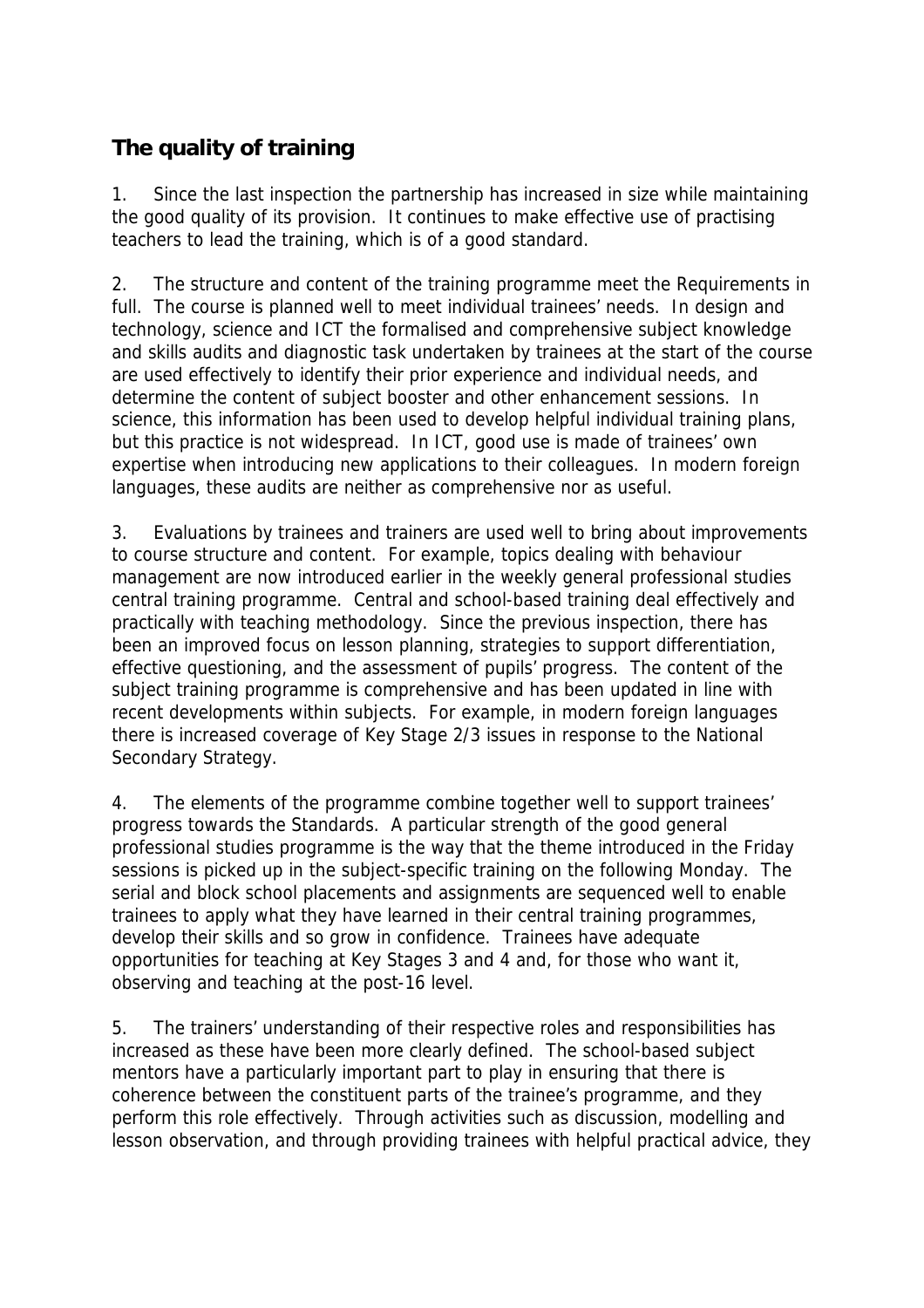encourage the trainee to develop their skills. Subject mentors are supported well by the school-based professional tutors.

6. The central and school-based training remains of good quality. The trainees are enthusiastic about and appreciative of the management of the course. The relevance and flexibility of their training programme, the approachability of the programme manager and subject course tutors, and the individualised nature of the support that they receive in their placement schools are the main reasons why they are developing well as practitioners.

7. The trainees' experience in their school placements is effective in training them how to teach their subject and assess pupils' progress, but less so in prompting them to reflect on why certain approaches are more effective than others. Trainees' lesson planning is generally good and most produce well thought out evaluations of their own teaching. However, the training does not place sufficient emphasis on evaluating the impact of teaching on pupils' learning or on developing the skills of assessment for learning. The lesson planning templates make limited provision for these elements of good practice.

8. Trainees' progress is monitored effectively during the course through regular lesson observations with informative feedback by a range of trainers, and good communication between the assessors. However, this feedback tends to focus on class management and teaching method rather than on pupils' learning. The feedback generates targets for the trainees' future development. The best of these are precise and time-limited, but this is not always the case.

9. The partnership's procedures for assessing trainees' progress are rigorous and are implemented effectively. A good range of evidence is used in compiling the termly profiles which give a clear indication of the trainees' progress. This evidence is documented comprehensively in numerous proformas, which have been developed over time. Trainees make effective use of the provider's standards development profile. The electronic record devised by some ICT trainees is a helpful way of marshalling evidence of their progress towards meeting the Standards.

10. The provider has further enhanced its assessment procedures by adopting a progressive approach to monitoring trainees' development. Trainees are not expected to meet the Standards in full until the summer term and their work is graded within this context. Trainees respond well to this and trainers are able increasingly to focus on supporting borderline cases. Most subject mentors understand this approach well, although other teachers are, at present, less familiar with it.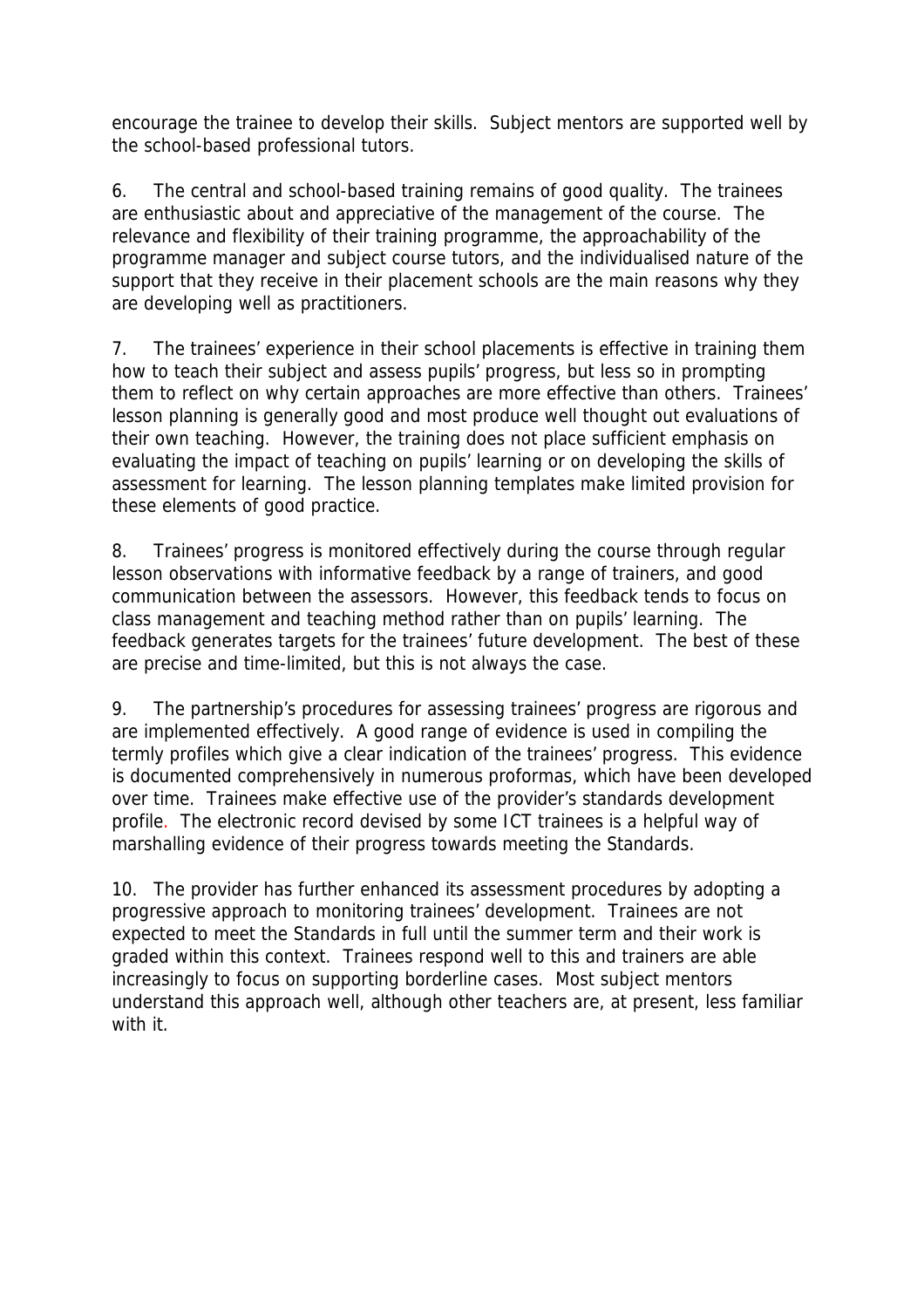### **Management and quality assurance**

11. Selection procedures are designed well and implemented effectively, meeting the Requirements of *Qualifying to Teach*. Selection remains a strong feature of the provision; the interview process has been further improved by the introduction of a valuable diagnostic written task. While the number of trainees recruited has increased from 30 to 38 since the last inspection, the calibre of the cohort has been maintained, and all have the potential to meet the Standards.

12. Prospective trainees are given clear and accurate information about the training programmes at each stage of the application and selection process. Many trainees make good use of the informative web site when they are making initial enquiries about the provider; all trainees appreciate the comprehensive handbooks and other documentation that are supplied. Trainees cite the school-centred nature of the programme, and the opportunity for post-16 teaching as key factors in their decision to apply to South West Teacher Training. The partnership advertises in a number of well-chosen local publications in order to reach a wide range of prospective applicants from the local community. This year the number of trainees recruited from minority ethnic groups exceeds the target set by the Training and Development Agency (TDA).

13. The partnership's equal opportunities and race equality policies are explained clearly in the handbook, understood well by trainees and trainers, and implemented effectively during selection and training. When interviewed, all trainees are made to feel valued as individuals; their strengths are recognised and their training needs identified. The selection procedures make good use of relevant activities, and are particularly effective in assessing an applicant's ability to interact well with pupils in the classroom. Following the interview, trainees are given well chosen development activities to carry out in preparation for the training. Because there is always a subject specialist trainer on the panel subject knowledge development tasks are matched well to each individual's training needs.

14. The partnership is managed well at all levels, and assures good quality training and outcomes. The management group is active and effective, keeping a close eye on developments and taking responsibility for the health of the partnership. The programme manager is well informed and dynamic, provides active and effective leadership at programme level, and organises and oversees the running of the provision effectively, supported capably by the programme administrator. Professional tutors and mentors contribute valuably to the routine management of the provision: they are conscientious and effective in ensuring, for example, that trainees receive their entitlement and in monitoring trainees' progress. Day-to-day communication across the partnership is good. Since the partnership has increased in size some members do not yet feel that they are sufficiently involved in the strategic management of the partnership.